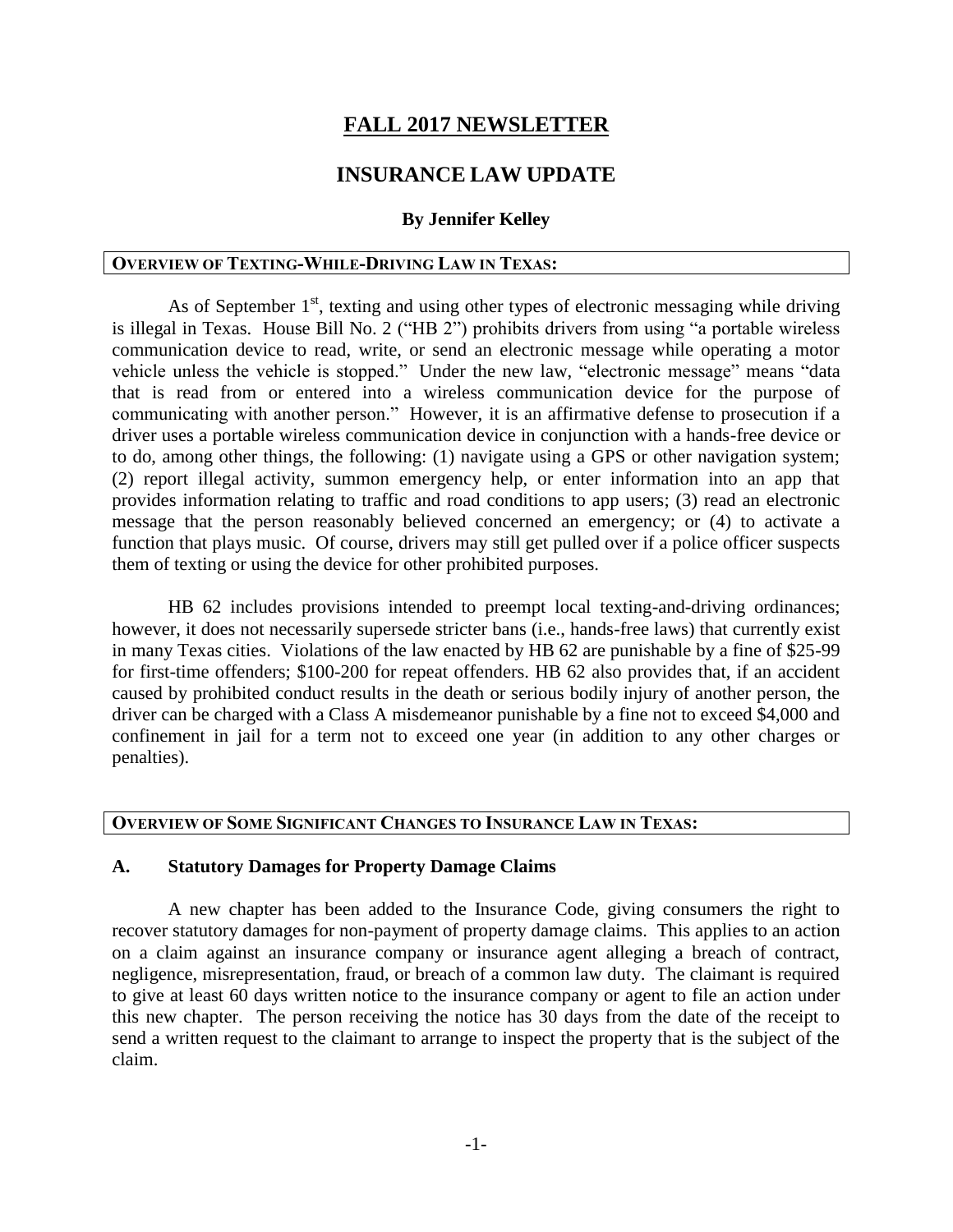An insurance company that is a party to litigation may elect or accept whatever liability the insurer's agent might have to the claimant by providing written notice. If the insurance company accepts liability, the evidence of the agent's acts or omissions may still be offered at trial, and a judgment against the company must include any liability that would have been assessed against the agent. The insurer is not allowed to make this election if it is in receivership at the time the claimant commences an action against the insurer.

If a defendant proves that it was entitled to but did not receive the pre-suit notice as required at least 61 days prior to the date the action was filed, the defendant may file a pleading notifying the court of the failure to give the notice, and the court may not award the claimant attorneys' fees that are incurred after the date the defendant files. The defendant's pleading must be filed not later than the  $30<sup>th</sup>$  day after the date the defendant files an original answer.

### **B. Required Notice of Material Change in Coverage**

In regard to personal automobile insurance, homeowner's insurance, or farm or ranch owner's insurance, if the insurance company makes a material change to the existing policy coverage, the policy is considered canceled. Material change means either a reduction in coverage, changes to coverage conditions, or changes to the duties of the insured. However, an insurance company may avoid the cancellation by providing the policyholder with written notice of each material change in each form of the policy offered on renewal to the insured from the form of the policy held immediately before the renewal. This must appear in a conspicuous place in the renewal notice, clearly indicate each material change to the policy being made on renewal, be written in plain language, and be provided to the insured no later than the 30<sup>th</sup> day prior to the date of renewal. The insurance company is also required to provide written notice to each agent of the insurance company's election to make a material change to a policy form on renewal at least 30 days prior to the change being made.

### **C. Cancellation and Non-Renewal of Liability Insurance Policy**

The Legislature changed the procedure for an insurance company to cancel or not renew a liability insurance policy for general, professional (other than medical professional), commercial automobile, commercial multi-peril, and any other type or line of liability insurance designated by the department. The insurance company may reduce or restrict coverage by endorsement or other means if it provides the insured with written notice of any material change in each form of the policy offered on renewal to the insured form the form of the policy held immediately before renewal. The notice must appear in a conspicuous place in the notice of renewal, clearly indicate each material change to the policy being made, be written in plain language, and be provided to the insured no later than the  $30<sup>th</sup>$  day before the renewal date. This notice is also required to be sent to each agent of the insurer and to indicate clearly each material change being made to the policy form.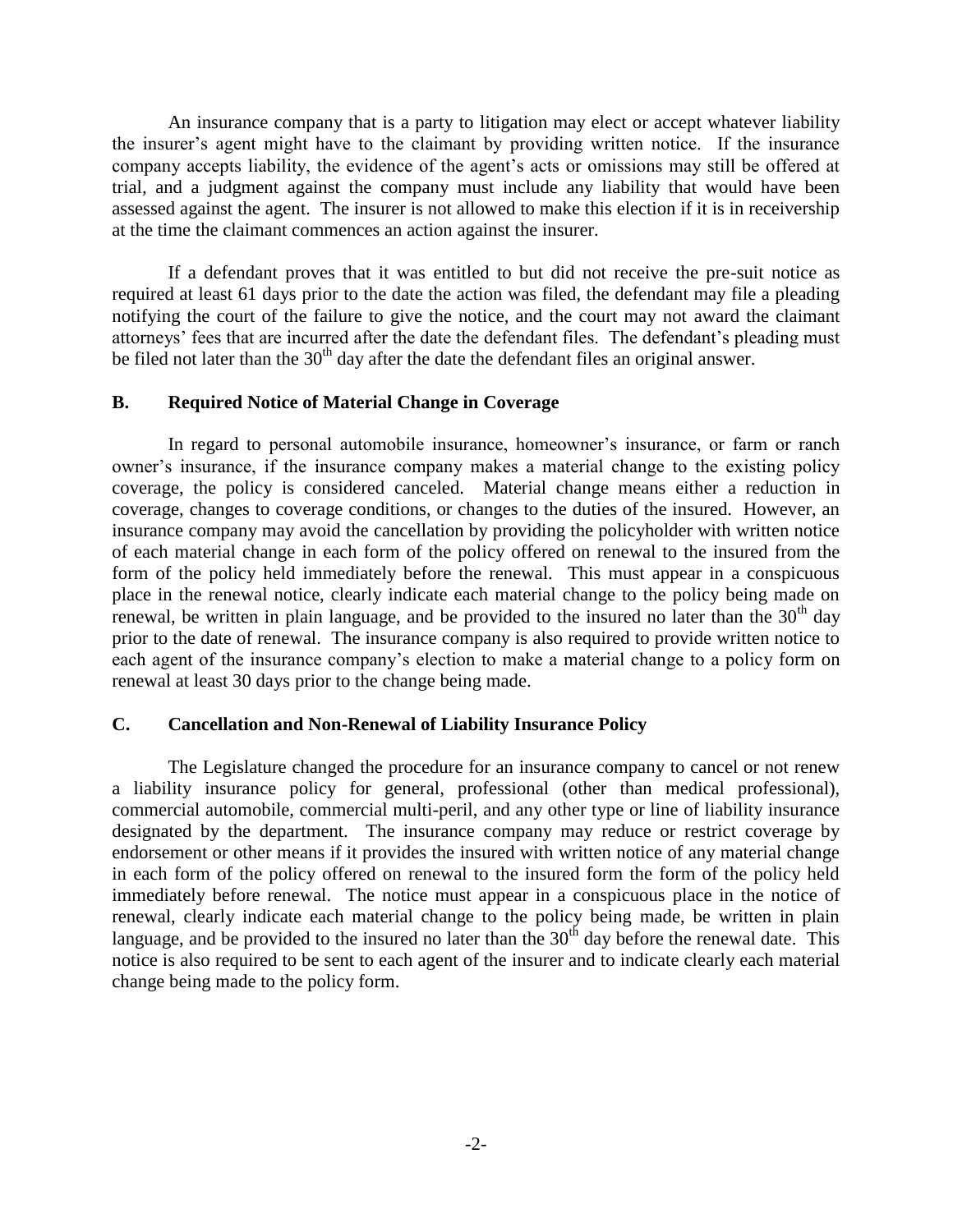### **D. Notice to Lienholder of Cancellation Comprehensive or Collision Automobile Insurance Coverage**

The commissioner is required to adopt rules requiring an insurance company that is canceling a personal automobile insurance policy that provides comprehensive or collision physical damage coverage for an automobile subject to a purchase money lien to notify the lienholder, if known, that the coverage will be canceled.

### **E. Background Checks for Employees of Public School Contractors**

HB 3270 , amending Section 22.0834 of the Education Code, provides background checks required for public school contractor's employees. This bill requires school district and charter school contractors and subcontractors to prevent their employees from providing services at any public school if the employee has been convicted of a felony offense involving individuals under 18 years of age within the last 30 years.

The bill provides that contractors or subcontractors can be required to submit criminal background information to the contracting school system, including fingerprinting and photographs of all employees who may have an opportunity for direct contact with sturdents. Under this bill, the contractors and subcontractors will have to attest that they have received and analyzed all criminal background histories related to employees who potentially have direct contact with students. This statute, however, will not apply to the construction of new school facilities or for construction work to be completed at least seven days before the facility will be used for instructional services or when the contractor's employees and students are kept separate.

### **F. Pre-Suit Bill Notice for Hail Claims**

HB 1774 addressed hail damage insurance claims. The bill requires an insured to provide written notice to the insurer at least 61 days before filing the claim against an insurer or agent relating to damage to real property caused by an earthquake, earth tremor, wildfire, flood, tornado, lightning, hurricane, hail, wind, snowstorm, or rainstorm. The pre-suit notice must provide a statement of the acts giving rise to the claim, the specific amount alleged to be owed, and amount of reasonable and necessary attorneys' fees already incurred by the claimant. The bill also requires a court to abate the action if the defendant filed a motion for abatement and the court found the defendant didn't receive pre-suit notice or was denied a request to inspect, photograph, or evaluate the property. Abatement will continue for the later of 60 days after complying notice was given or 15 days after the requested inspection occurred.

Under the law, attorneys' fees will be calculated as the lesser of the following: the amount of reasonable and necessary attorneys' fees supported by sufficient evidence at trial and determined to have been incurred by the claimant in bringing the action; the amount of attorneys' fees that may be awarded to the claimant under any other applicable law; of the amount to be awarded in the judgment, divided by the amount alleged to be owed, then multiplied by the total reasonable and necessary attorneys' fees supported by sufficient evidence and determined to have been incurred in bringing the action. The bill requires the court to award the full amount of reasonable and necessary attorneys' fees if the amount to be awarded in the judgment divided by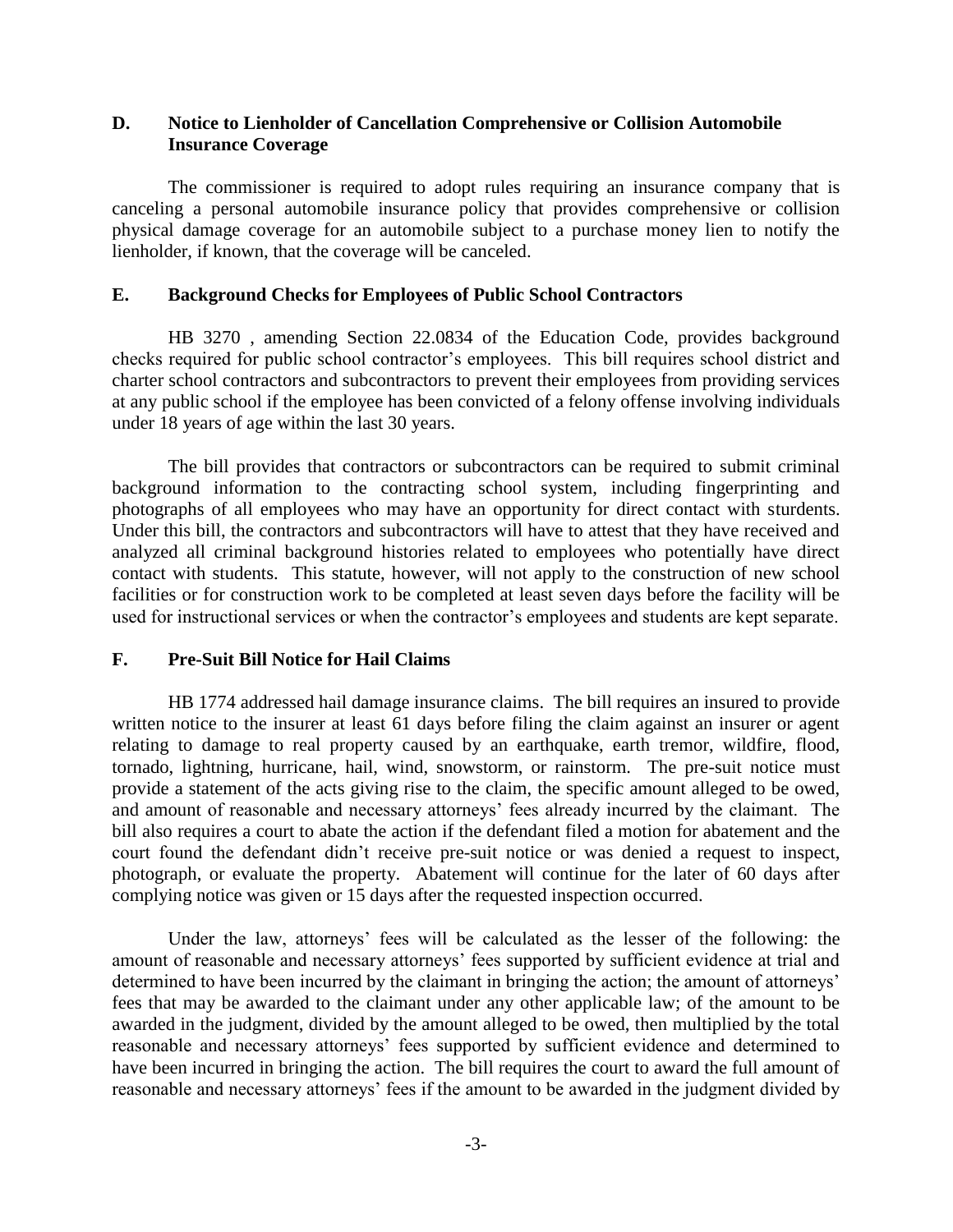the amount alleged to be owed was at least 0.8, not limited by statute, and recoverable. The court is prohibited from awarding attorneys' fees if this fraction was less than 0.2, of if the claimant failed to provide pre-suit notice.

## **G. Policy Approval**

Policy forms for commercial property insurance are now required to be filed with and approved by the Department of Insurance before they can be issued and delivered in Texas. This change pertains to policy forms including commercial fire, allied lines, commercial inland marine insurance, commercial crime coverage, boiler and machinery insurance other than explosion, glass insurance provided as part of other coverage, and insurance covering other perils or providing other coverages, as authorized by the commissioner.

**THE SUPREME COURT OF TEXAS CLARIFIES THE CIRCUMSTANCES UNDER WHICH A JUDGMENT ENTERED AGAINST A DEFENDANT-INSURED MAY BE ENFORCED BY A PLAINTIFF-ASSIGNEE IN A SUBSEQUENT COVERAGE ACTION.**

In *Great American Insurance Company v. Hamel,* -- S.W.3D --, No. 14-1007, 2017 WL 2623067 (Tex. February 28, 2017), the Texas Supreme Court more precisely defined the circumstances under which an insurance company that wrongfully fails to defend an insured may be bound by a judgment against the insured in a subsequent suit brought by the underlying plaintiff as the insured's assignee. The supreme court re-affirmed that grounds for invalidating an assignment are narrow, but even when an assignment is valid, the court made it clear that a judgment will not be enforced unless it resulted from a "fully adversarial trial." *Great American* is significant for: (1) defining the term "fully adversarial trial"; (2) explaining what sort of evidence is sufficient to establish the existence (or lack of) adversity; and (3) confirming that, when liability issues are not decided in a "fully adversarial trial," parties may properly litigate those issues in a subsequent coverage suit.

**Background:** The Hamels (underlying plaintiffs) hired a builder to finish building their home. A few years later, they noticed signs of water damage in their home and sued the Builder for problems allegedly related to improper use or installation of stucco on the exterior of their home. The Builder submitted the claim to its insurer, Great American Insurance Company, but Great American wrongfully denied the defense.

As the Court noted, "[w]ithout the benefit of insurance coverage, the Builder had limited assets to fund its defense." *Id*. at \*3. The week before a bench trial, the parties entered into a Rule 11 agreement by which the Hamels agreed not to enforce a favorable judgment against any of the Builder's assets—except its insurance policy—in exchange for the Builder's agreement to appear at trial without seeking a continuance. After the trial court rendered judgment awarding the Hamels \$365,089 in damages (the "Damage Judgment"), the Builder assigned most of its rights against Great American to the Hamels.

The Hamels (as the Builder's assignee) then sued Great American for breach of contract and declaratory relief. After another bench trial, the trial court rendered judgment awarding the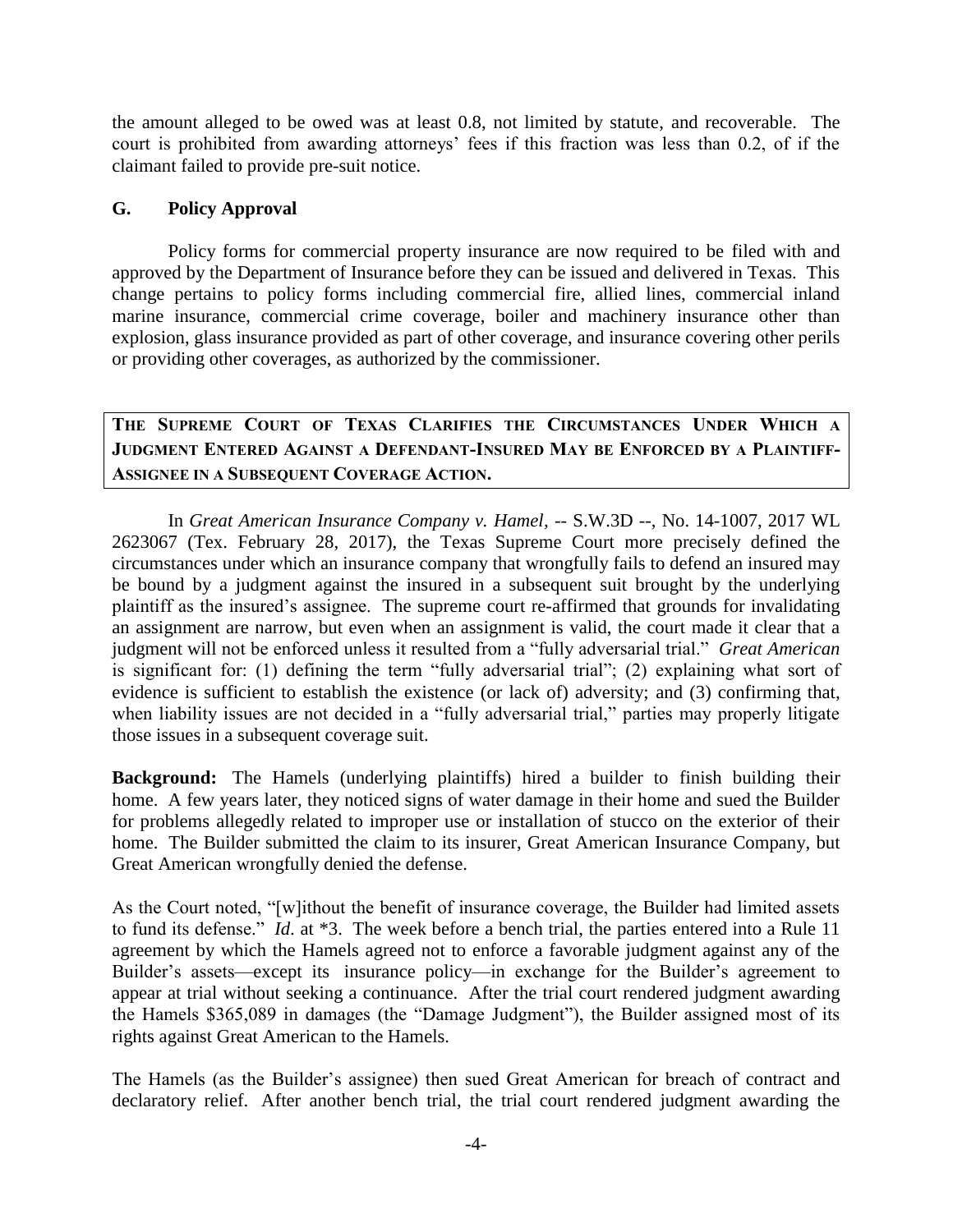Hamels "covered damages in the underlying Damage Judgment of \$355,838, plus interest, court costs, and attorney's fees." *Id*. at \*4. Great American appealed, arguing that it was not bound by the Damage Judgment under the Texas Supreme Court's holding in *State Farm Fire & Casualty Co. v. Gandy*, 925 S.W.2d 696, 714 (Tex. 1996), which prohibits the enforcement of judgments rendered without a "fully adversarial trial." But the El Paso Court of Appeals affirmed most of the trial court's judgment, "holding that Great American breached its duty to defend the Builder from the Hamels' suit, the Damage Judgment was the result of a fully adversarial trial, and the Builder's assignment of its claims against Great American to the Hamels was valid." *Great Am.*, 2017 WL 2623067 at \*4.

**Validity of the Assignment:** The Texas Supreme Court reaffirmed the general rule that "an insurer that wrongfully refuses to defend its insured is barred from collaterally attacking a judgment or settlement between the insured and the plaintiff." *Id*. at \*5. However, it also affirmed *Gandy's* holding that, when a plaintiff seeks to enforce a judgment against an insurer as *the insured's assignee*, the assignment is invalid if (1) it was made prior to adjudication of the plaintiff's claim in a fully adversarial trial; (2) the defendant's insurer tendered a defense, and (3) the insurer either accepted coverage or made a good faith attempt to adjudicate coverage issues before adjudication of underlying claim. *Id*. Although the court left open the question of "whether an assignment that lacked one or more of *Gandy's* characteristics could be invalid," it confirmed that, when *none* of those characteristics are present, there is "no reason to invalidate [the] assignment." *Id.* at \*6. But that did not end the inquiry.

**Enforceability of the Underlying Judgment against Great American:** The Texas Supreme Court rejected the court of appeals' approach, which "necessarily requires courts to retroactively evaluate and thus second-guess trial strategies and tactics" in order to determine how "fully" (*i.e.*, effectively) each party's trial performance was. *Id*. at \*7. Instead, the Court clarified that "the controlling factor is whether, at the time of the underlying trial or settlement, the insured bore an actual risk of liability for the damages awarded or agreed upon, or had some other meaningful incentive to ensure that the judgment or settlement accurately reflects the plaintiff's damages and thus the defendant-insured's covered liability loss." *Id*. In other words, "proceedings lose their adversarial nature when, by agreement, one party has no stake in the outcome and thus no meaningful incentive to defend itself." *Id*. at \*8.

Applying those principles to the present case, the Court concluded that "the pretrial agreement effectively removed any financial stake the Builder had in the outcome of the Damage Suit, thereby eliminating any incentive the Builder had to oppose the Hamels' claims. This turned the Damage Suit into a mere formality—a pass-through trial aimed not at obtaining a judgment reflective of the Hamels' loss, but instead at obtaining a potentially inflated judgment to enforce against Great American." *Id*. Under those circumstances, the Court held that the Damage Judgment was not binding under *Gandy*.

However, the Court declined to "suggest that a formal, written pretrial agreement that eliminates the insured's financial risk will always be either necessary or sufficient to disprove adversity." *Id*. at \*9. Instead, it held that "the presence of such an agreement creates a strong presumption that the judgment did not result from an adversarial proceeding, while the absence of such an agreement creates a strong presumption that it did." *Id*. The Court then explained